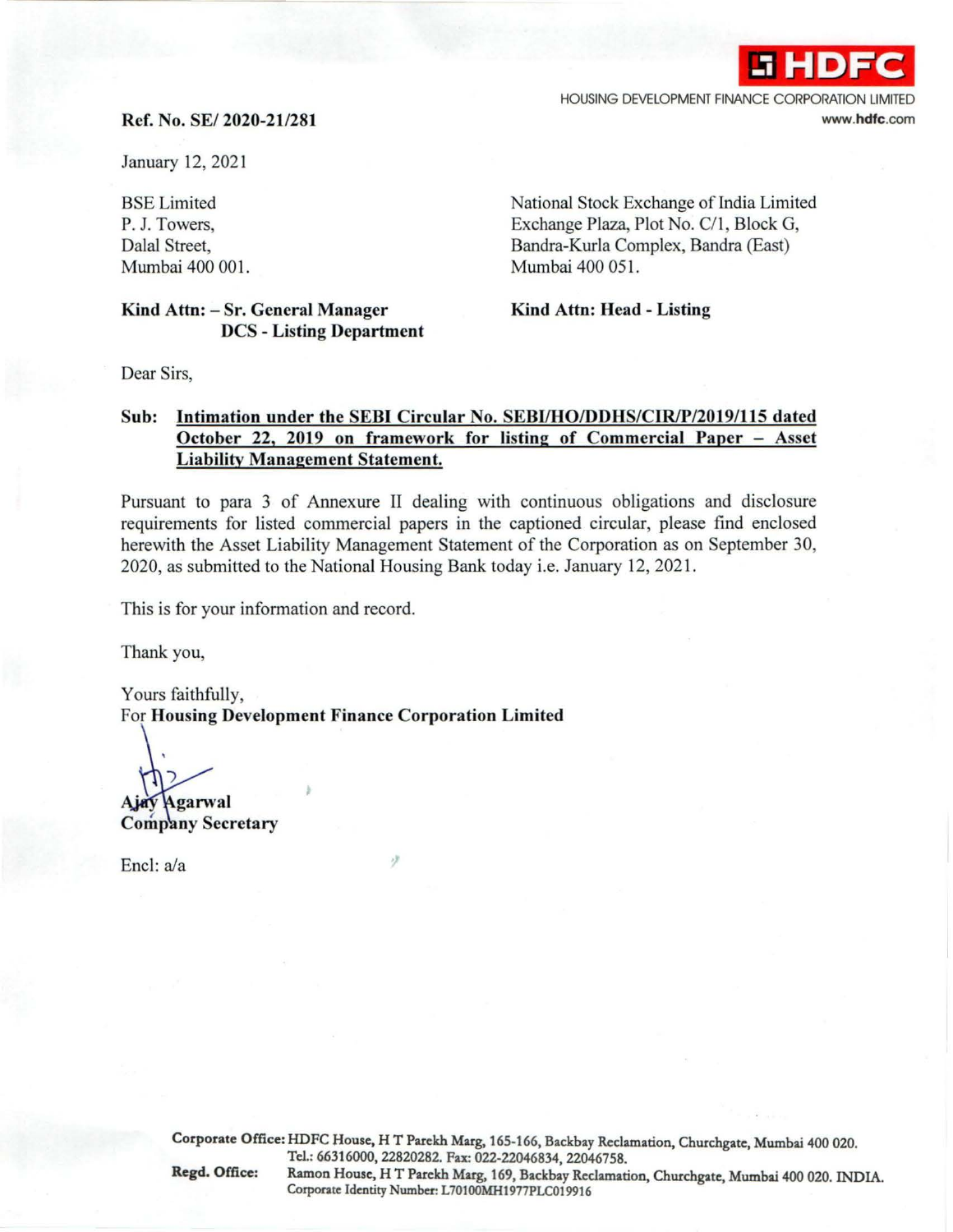Name of the HFC : Housing Development Finance Corporation Limited<br>Name of the Return Structural Liquidity Statement

Name of the Return Structural Liquidity Statement<br>
As on S0-Sep-20

As on 30-Sep-20

 $\overline{a}$ 

| A. OUTHOWS                                      |              |                          |                               |                              |                       |                            |                           |                      |                   |                       |               | (Amt in Rs. crore) |
|-------------------------------------------------|--------------|--------------------------|-------------------------------|------------------------------|-----------------------|----------------------------|---------------------------|----------------------|-------------------|-----------------------|---------------|--------------------|
| Items/Time buckets                              | 1 to 14 days | 15 days to 30/31<br>days | Over one month<br>to 2 months | Over 2 months to 3<br>months | Over 3 to 6<br>months | Over 6 months<br>to 1 year | Over 1 year to 3<br>years | Over 3 to 5<br>years | Over 5 to 7 years | Over 7 to 10<br>years | Over 10 years | Total              |
| 1. Capital                                      |              |                          |                               |                              |                       |                            |                           |                      |                   |                       |               |                    |
| a) Equity and perpetual preference shares       |              |                          |                               |                              |                       |                            |                           |                      |                   |                       | 359.16        | 359.16             |
| b) Non-perpetual preference shares              |              |                          |                               |                              |                       |                            |                           |                      |                   |                       |               |                    |
| 2. Reserves & Surplus                           |              |                          |                               |                              |                       |                            |                           |                      |                   |                       | 99,774.29     | 99,774.29          |
| 3. Gifts, grants, donations & benefactions      |              |                          |                               |                              |                       |                            |                           |                      |                   |                       | 7.78          | 7.78               |
| 4. Notes, bonds & debentures a) Plain Vanilla   | 1,464.37     | 2,643.11                 | 3,846.85                      | 4,313.87                     | 5,570.28              | 6,594.29                   | 58,623.14                 |                      |                   |                       |               |                    |
| Bonds / Debentures                              |              |                          |                               |                              |                       |                            |                           | 35,610.89            | 29.201.74         | 36,513.75             | 0.00          | 184,382.29         |
| b) Bonds / debentures with embedded             |              |                          |                               |                              |                       |                            |                           |                      |                   |                       |               |                    |
| options                                         |              |                          |                               |                              |                       |                            |                           |                      |                   |                       |               |                    |
| c) Fixed Rate Notes                             |              |                          |                               |                              |                       |                            |                           |                      |                   |                       |               |                    |
| 5. Deposits a) Term deposits from Public        |              |                          |                               |                              |                       |                            |                           |                      |                   |                       |               |                    |
| (including NCDs from Public)                    | 553.57       | 410.04                   | 1,116.97                      | 1,129.20                     | 4,080.30              | 8,397.23                   | 34,061.57                 | 27,957.15            | 14,580.10         | 0.00                  | 0.00          | 92,286.13          |
| b) ICDs (Deposit from Corporates)               | 2,872.13     | 984.77                   | 4,492.87                      | 8,663.26                     | 10,051.15             | 11,505.09                  | 15,740.36                 | 1,626.12             | 107.82            | 0.00                  | 0.00          | 56,043.58          |
| c) CDs                                          |              |                          |                               |                              |                       |                            |                           |                      |                   |                       |               |                    |
| 6. Borrowings                                   |              |                          |                               |                              |                       |                            |                           |                      |                   |                       |               |                    |
| a) Term money borrowings                        | 1,854.97     | 0.00                     | 1,426.40                      | 4,836.97                     | 2,397.37              | 8,459.53                   | 28,184.20                 | 18,849.35            | 22,111.89         | 66.40                 | 0.00          | 88,187.07          |
| b) From RBI, Govt, & Others                     |              |                          |                               |                              |                       |                            |                           |                      |                   |                       |               |                    |
| 7. Current Liabilities & Provisions:            |              |                          |                               |                              |                       |                            |                           |                      |                   |                       |               |                    |
| a. Sundry Creditors                             |              |                          |                               |                              |                       |                            |                           |                      |                   |                       |               | 0.00               |
| b. Expenses Payable (Other than Interest)       | 775.43       | 775.43                   |                               |                              | 1,490.72              | 1,178.72                   |                           |                      |                   |                       |               | 4,220.29           |
| c. Advance Income Received, receipts from       |              |                          |                               |                              | 806.38                | 806.38                     |                           |                      |                   |                       |               | 1,612.76           |
| borrowers pending adjustments                   |              |                          |                               |                              |                       |                            |                           |                      |                   |                       |               |                    |
| d. Interest Payable on Bonds / Deposits         | 487.43       | 642.34                   | 1,929.67                      | 719.84                       | 4.591.37              | 4,601.39                   | 914.54                    | 303.90               | 8.17              |                       |               | 14,198.65          |
| e. Provisions(Other than for NPA)               |              |                          |                               |                              | 120.04                | 120.04                     |                           | 3.068.98             | 3,068.98          | 3,068.99              | 3.068.99      | 12,516.02          |
| 8. Others                                       |              |                          |                               |                              |                       |                            |                           |                      |                   |                       |               | 0.00               |
| TOTAL OUTFLOWS                                  | 8,007.90     | 5,455.68                 | 12.812.76                     | 19,663.14                    | 29,107.61             | 41,662.67                  | 137,523.80                | 87,416.40            | 69,078.70         | 39,649.14             | 103,210.22    | 553,588.03         |
| 9. Contingent liabilities                       |              |                          |                               |                              |                       |                            |                           |                      |                   |                       |               |                    |
| a) Letters of credit/ guarantees                |              |                          |                               |                              |                       | 273.23                     |                           | 1,152.72             |                   |                       |               | 1,425.95           |
| b) Loan commitments pending disbursal           | 6,399.25     | 6,399.25                 | 6,056.71                      | 3,722.02                     | 7,523.00              | 10,845.00                  | 1,913.00                  | 46.00                |                   |                       |               | 42,904.22          |
| (outflows)                                      |              |                          |                               |                              |                       |                            |                           |                      |                   |                       |               |                    |
| c) Lines of credit committed to other           |              |                          |                               |                              |                       | 714.36                     |                           |                      |                   |                       |               | 714.36             |
| institutions (outflows)                         |              |                          |                               |                              |                       |                            |                           |                      |                   |                       |               |                    |
| d) Others (Contingent Liabilities in respect of |              |                          |                               |                              |                       |                            |                           | 2,064.00             |                   |                       |               | 2,064.00           |
| Tax demands)                                    |              |                          |                               |                              |                       |                            |                           |                      |                   |                       |               |                    |
| A) TOTAL OUTFLOWS (A)                           | 14,407.15    | 11,854.92                | 18,869.47                     | 23,385.16                    | 36,630.61             | 53,495.26                  | 139,436.80                | 90,679.12            | 69,078.70         | 39,649.14             | 103,210.22    | 600,696.56         |
| <b>BI Cumulative Outflows (B)</b>               | 14,407.15    | 26,262.07                | 45.131.54                     | 68,516.70                    | 105,147.31            | 158,642.57                 | 298,079.38                | 388,758.49           | 457.837.19        | 497,486.33            | 600,696.56    |                    |
|                                                 |              |                          |                               |                              |                       |                            |                           |                      |                   |                       |               |                    |

 $V =$  Small Range (SONENT FINAL)